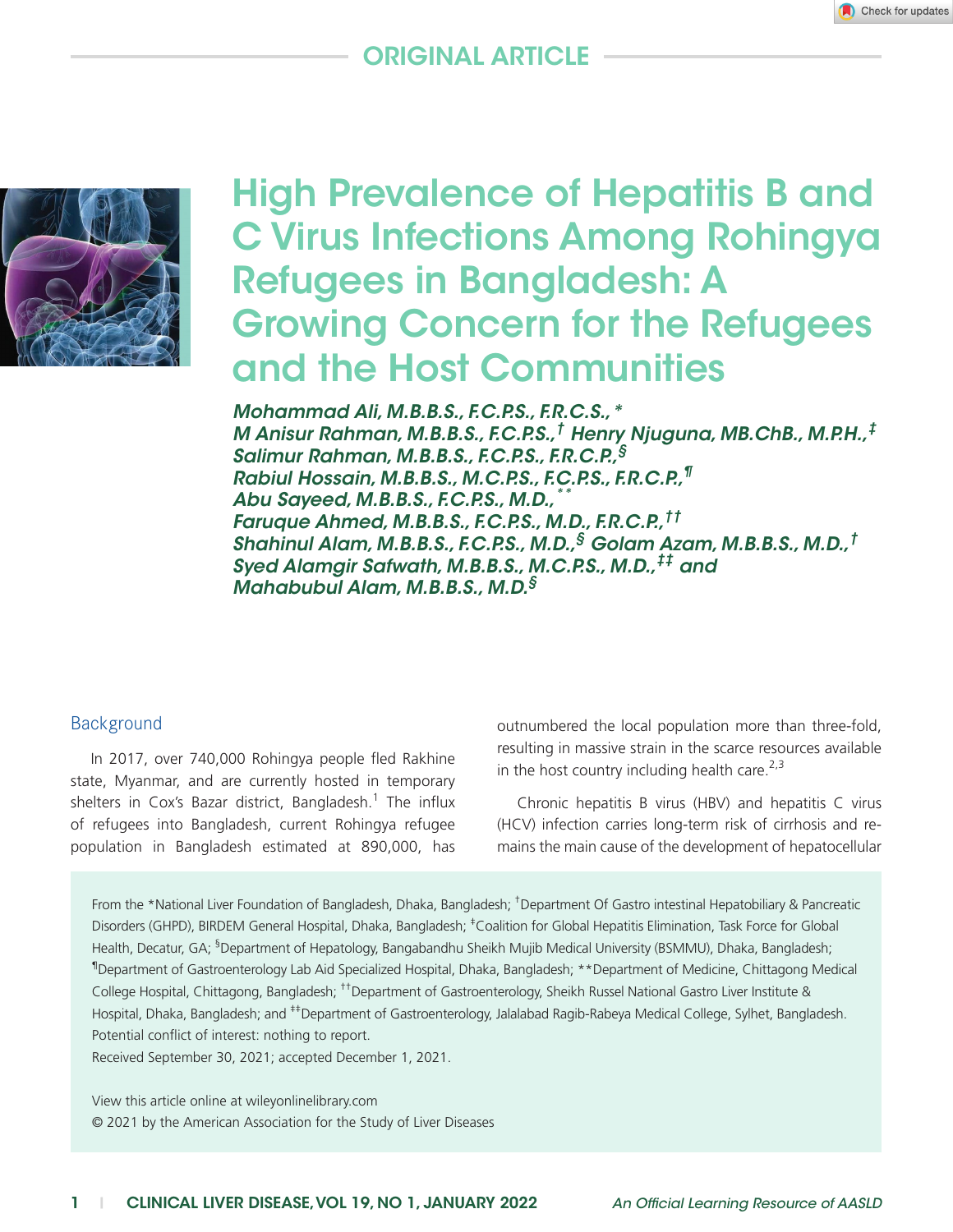carcinoma worldwide.<sup>4</sup> Little is known about the prevalence of HBV and HCV infections among the Rohingya refugees.

In 2017 and 2019, the National Liver Foundation of Bangladesh (NLFB) ([https://liver.org.bd/\)](https://liver.org.bd/), a philanthropic organization dedicated to preventing, treating and sharing knowledge on the best strategies to address liver diseases in Bangladesh, conducted an assessment to determine the burden of HBV and HCV among pregnant women and among the general population in the Rohingya refugee camp, Cox's Bazar district, Bangladesh.

### **METHODS**

The Rohingya refugee camp is located in Cox's Bazar district, a small town in the southeast coast of Bangladesh (Fig. 1). The camp has two sections located at two different sub-districts (locally called "Upazila") of Cox's Bazar; Kutupalong camp located at Ukhiya Upazila and Nayapara camp located at Teknaf Upazila. The Kutupalong camp, the largest refugee camp in the world with an estimated population density of 120,000 people per square mile, is a cluster of 20 camps divided into individual blocks.<sup>5,6</sup> In 2019, more than half of the Rohingya refugees were women and girls and over 50,000 were pregnant women. $3,7$ 

In October 2017, NLFB conducted an assessment to determine the prevalence of HBV and HCV infection among Rohingya pregnant women. In February 2019, the survey was expanded to include the general population in the Rohingya refugee camp. In the first assessment, approval to conduct HBV and HCV screening was obtained from the refugee camp's health and administrative authority. Study volunteers capable of speaking the Rohingya language were engaged to mobilize pregnant women for screening at screening posts located within the camp. A convenient sample of pregnant women residing in Ukhiya Upozilla Health Complex, Balukhali and Ukhiya were approached and asked to provide verbal consent to participate in the screening.

In the second assessment, participants ≥7 years were recruited following a probability proportional population size sampling.<sup>8</sup> Targeted blocks included Kutupalong, Modhursora and Ukhiya. Study volunteers mobilized participants and asked them to visit study designated local hospitals and medical facilities for enrollment and sample collection.

Blood specimens were collected and tested for hepatitis B surface antigen (HBsAg) and HCV antibodies (anti-HCV) using rapid test kits (HBsAg rapid test kits and anti-HCV rapid test kits respectively, ACON Laboratories,



**FIG 1** Map showing Rakhine State in Myanmar and Cox's Bazar district in Bangladesh.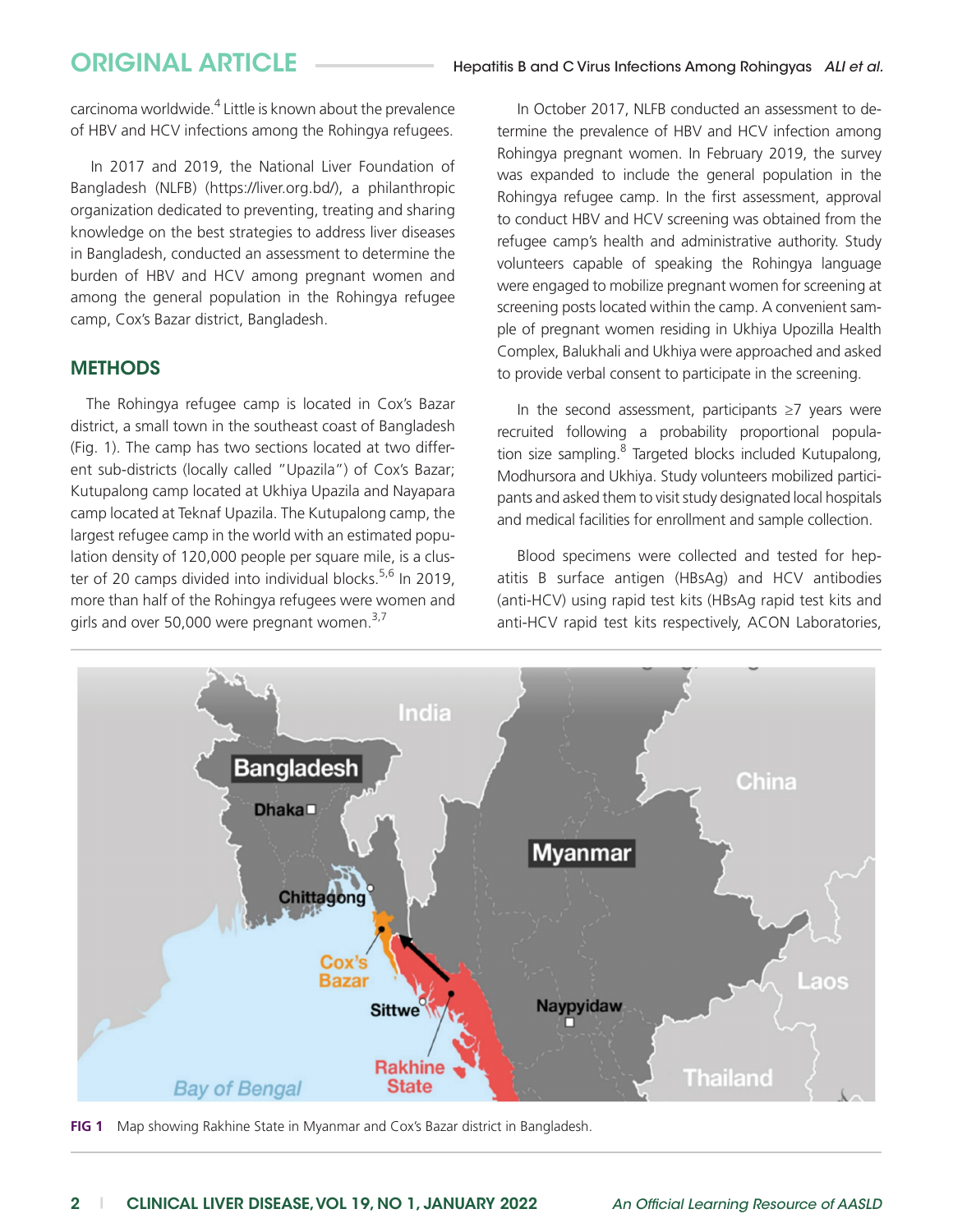TABLE 1. DISTRIBUTION OF HEPATITIS B SURFACEANTIGEN (HBSAG), HEPATITIS C VIRUSANTIBODIES (ANTI-HCV), AND HEPATITIS B VIRUS (HBV) AND HEPATITIS C VIRUS (HCV) MAKERS AMONG THE GENERAL POPULATION OF ROHINGYA REFUGEES, COX'S BAZAR DISTRICT, BANGLADESH, FEBRUARY 2019

| Description                          | HBsAg positive |    |                        | Anti-HCV positive |       |            | HBV and HCV markers |    |            |
|--------------------------------------|----------------|----|------------------------|-------------------|-------|------------|---------------------|----|------------|
|                                      |                | %  | $P$ value <sup>*</sup> |                   | $\%$  | $P$ value* |                     | %  | $P$ value* |
| Adult male $>18$ (n = 450)           | 39             | 9% | 0.02                   | 81                | 18%   | < 0.01     |                     | 1% | n/a        |
| Adult female $>18$ (n = 450)         | 21             | 5% | ref                    | 119               | 26%   | ref        |                     | 0% |            |
| Child male $7-17$ (n = 550)          | 12             | 2% | 0.67                   | 8                 | $1\%$ | 0.4        |                     | 0% | n/a        |
| Child female $7-18$ (n = 550)        | 10             | 2% | ref                    | 5                 | 1%    | ref        |                     | 0% |            |
| All adults $(n = 900)$               | 60             | 7% | < 0.01                 | 200               | 22%   | < 0.01     |                     | 1% | 0.09       |
| All children $(n = 1100)$            | 22             | 2% | ref                    | 13                | $1\%$ | ref        |                     | 0% | ref        |
| All adults and children $(n = 2000)$ | 82             | 4% |                        | 213               | 11%   |            |                     | 0% |            |

Abbreviations: n/a, not applicable.

\*The *P*-value for test of proportion.

Incorporated San Diego, California, USA). Specimens that tested positive for HBsAg or anti-HCV were sent for confirmatory testing at the NLFB laboratory in Dhaka using enzyme-linked immunosorbent assay (ELISA) (antibody and antigen reagent, Autobio Diagnostics, China; micro plate reader (ELX 808 absorbance), Biotech, USA) for both HBV and HCV.

Participants were categorized by age group (7-17 and ≥18 years) and sex. Proportions were used to describe the prevalence of HBsAg, anti-HCV, and HBV and HCV markers co-detection among participants by age group and sex. Test of proportion was used to test differences in prevalence within age groups and sex categories.

In both assessments, participants who tested positive were referred to local medical facilities for care and treatment. Pregnant women who tested positive for HBsAg were encouraged to seek hepatitis B vaccination for their children.

### RESULTS

During October 2017 and February 2019, a total of 300 pregnant Rohingya refugee women and 2,000 refugees in the general population of the Rohingya refugee camp, respectively, were screened for HBsAg and anti-HCV markers.

Data on age distribution among the 300 pregnant women were not available. However, among the 2000 refugees screened in February 2019, a total of 1,100 were children (7-17 years) and 900 were adults ( $\geq$ 18 years) (Table 1). Both categories of children and adults had an equal distribution of males and females.

Among the 300 pregnant women, 9 (3%) tested positive for HBsAg, 24 (8%) tested positive for anti-HCV and 3 (1%) tested positive for both HBV and HCV makers (Figure 2). Among the survey participants from the general population, 82 (4%) tested positive for HBsAg, 213 (11%) tested positive for anti-HCV and 8 (0.4%) tested positive for both HBV and HCV markers (Table 1).

Adults compared to children had significantly higher proportions of positive HBsAg and anti-HCV tests (7% vs. 2%, *P* < 0.01) and (22% vs. 1%, *P* < 0.01) respectively (Table 1). HBsAg detection was highest for men compared to women (9% vs. 5%, *P* = 0.02). In contrast, anti-HCV prevalence was higher for adult females compared to adult males (26% vs. 18%, *P* < 0.01). There was no significant difference in distribution of positive HBsAg and anti-HCV tests among children by sex.

# **DISCUSSION**

Based on the findings of this study, more than one in five adult Rohingya refugees have been infected with HCV; of particular concern, more than a quarter (26%) of adult females tested positive for anti-HCV. Pregnant women also had high prevalence of HBsAg and anti-HCV positive tests with potential for perinatal transmission to their infants.

High rates of HCV prevalence have been observed previously in a small survey of the Rohingya refugees conducted in Lambasia camp in Cox's Bazar district, where 13.2% of participants tested positive for HCV RNA.<sup>9</sup> Compared to other refugees globally, data from the current study suggest HCV prevalence is more than double the highest estimate, 5.6%, among refugees and immigrant populations originating from high and intermediate HCV endemic countries.<sup>10</sup> In contrast, the HCV prevalence is only an estimated 2.7% of the general population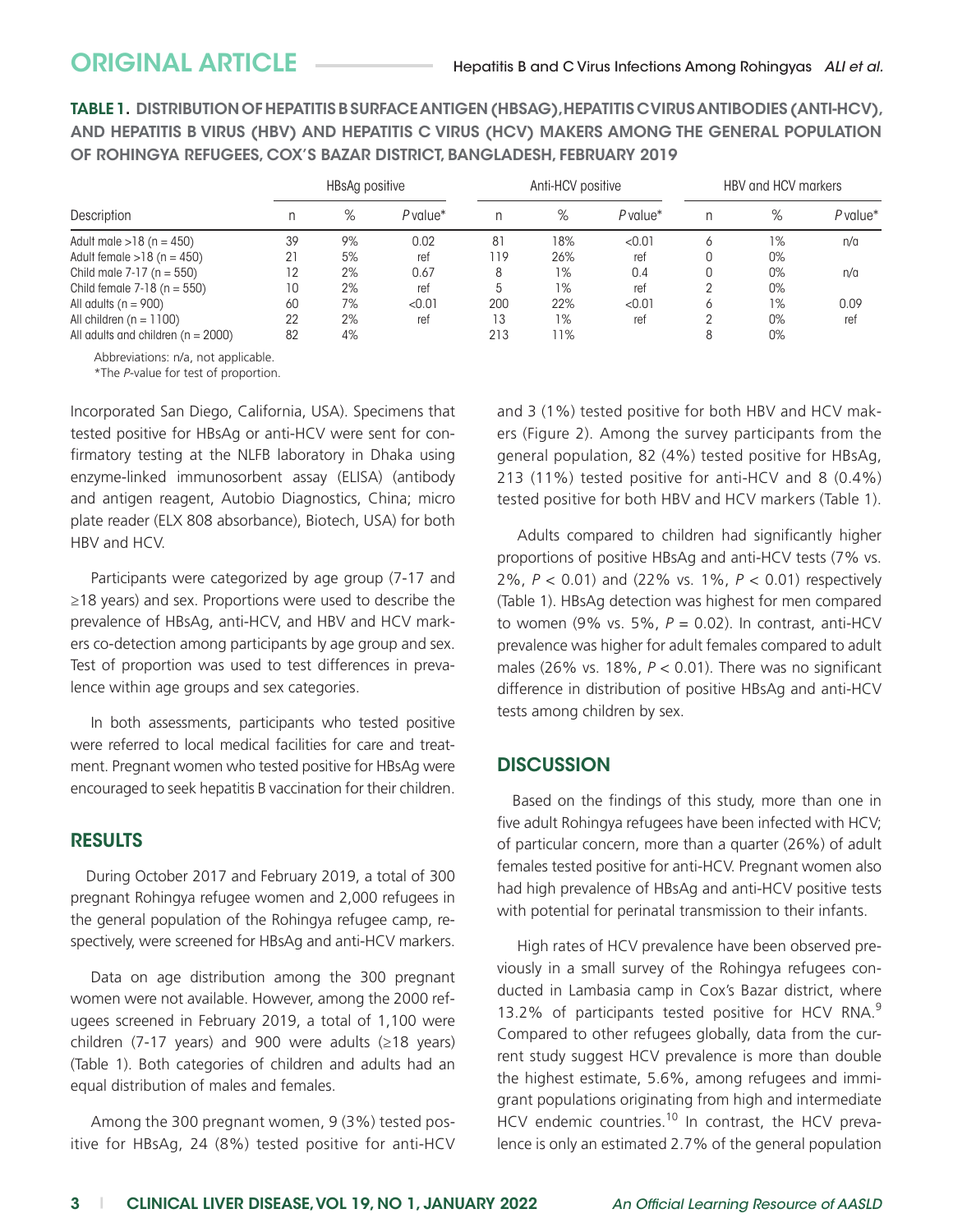



of Myanmar where the refugees emigrated from and only 0.6% of the general population of Bangladesh, the host community.11,12 The high prevalence of HCV among the Rohingya, 18 times more than the prevalence in the general population of Bangladesh, is likely to pose challenges to the healthcare systems as observed in other studies.<sup>13</sup>

Adult males had the highest prevalence of HBV. High HBV prevalence rates have similarly been observed among Burmese refugees (from Myanmar) relocated to the United States during 2006 and 2011.<sup>14</sup> In contrast to adults, children had a lower HBV prevalence likely due to increased hepatitis B vaccine access. This observation has been observed in other studies among refugees.<sup>15,16</sup>

Future studies are needed to confirm trends in disease burden in the Rohingya populations and identify HBV and HCV transmission risk to guide prevention of transmission and disease. The Rohingya have faced decades-long human oppression, poor living conditions, and denial of basic health-care services exposing them to numerous risks for HBV and HCV infection.17 Potential risk factors include exposure to non-sterile injection equipment by non-qualified health-care practitioners or during injection drug use; exposure to contaminated personal care items (e.g., instruments during shaving at barber shops); circumcision by traditional practitioners; and cosmetic procedures (e.g., ear and nose piercing). Females are also at an increased risk of exposure resulting from injuries from genderbased violence, and unsafe obstetric and gynecological procedures.18 There is also growing concern about the increased prevalence of commercial sex work and drug use, which is likely to fuel the spread of HIV, HBV, and HCV infections.<sup>19</sup>

The hepatitis B birth dose vaccine in addition to hepatitis B vaccine given to adults at high risk of HBV infection, are not available routinely. The World Health Organization (WHO) is committed to supporting the Government of Bangladesh in implementing and scale up routine immunization programs targeting Rohingya refugee camps.<sup>20</sup> For the Rohingya refugee population, there is need to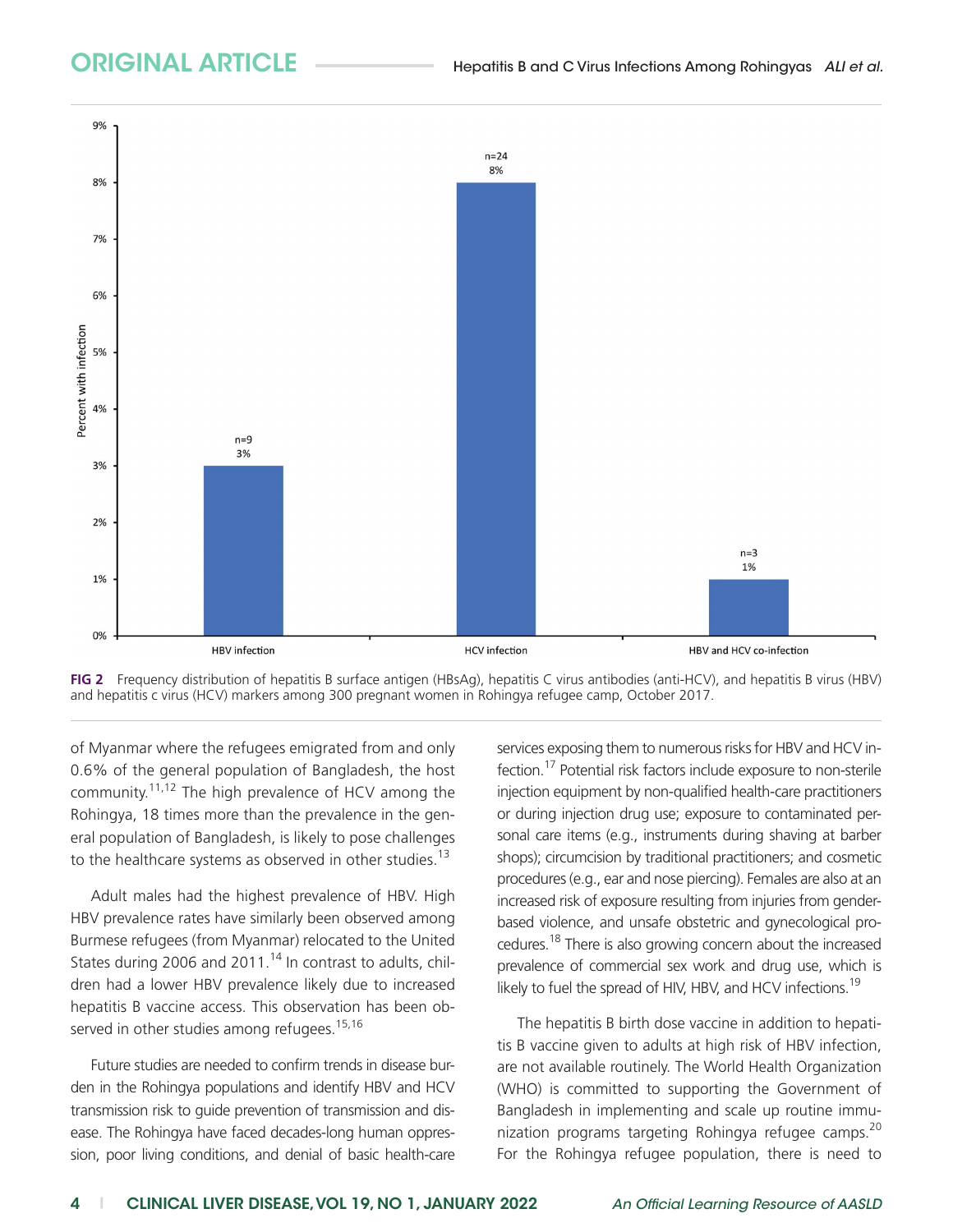incorporate strategies to routinely provide hepatitis B birth dose vaccine and hepatitis B vaccine to adults at risk of HBV infection in a comprehensive hepatitis control plan, which should include additional priorities for hepatitis prevention, testing, and linkage to care and treatment.

The two studies have several limitations. First, the convenience sample of Rohingya pregnant women might not be representative of this Rohingya refugee population. Despite having similar estimates as those of other studies conducted within the camp, there is need to conduct well-structured prevalence studies to provide a more accurate estimate of the burden of HBV and HCV among the Rohingya refugees. Second, ELISA test was used to confirm presence of HCV antibodies for samples that tested positive for HCV using the rapid test kits. HCV RNA tests are recommended to assess the proportion of persons currently infected with HCV.<sup>21,22</sup> Third, we did not capture data on risk factors for HBV and HCV infection. We are, therefore, not able to clearly characterize the risk factors for infection to inform specific intervention measures.

# **CONCLUSION**

Based on study results, the Rohingya refugee population in Bangladesh have alarmingly high rates of HBV and HCV infection. There is an immediate need for well-organized studies to assess risk for viral transmission and the capacity of health systems in the camps to deliver preventive, care, and treatment services. The ultimate goal of disease elimination is health equity. International organizations together with the Government of Bangladesh can join forces to ensure the largest refugee population in the world has equitable access to hepatitis prevention, care, and treatment services. With only a few years remaining to achieve the 2030 WHO viral hepatitis elimination goals, there is urgent need to accelerate the implementation of hepatitis elimination strategies among the Rohingya and other marginalized populations.

### ACKNOWLEDGEMENTS

The authors would like to thank Zunaid Murshed Paiker, Chief Coordinator, National Liver Foundation of Bangladesh for organizing the study, conducting field work, activating Rohingya refugees, supervision of laboratory work & data collection of the study.

The authors also thank Tauhid A. Bhuiyan, PharmD, BCPS, Assistant Professor, School of Pharmacy, inter professional Education (IPE) Coordinator, American University of Health Sciences, California, USA for compiling the data & preparation of initial draft manuscript of the study.

Above all, the authors thank the administrative authority of the Rohingya refugee camps, Cox's Bazar, for their cooperation for conducting the study & Rohingya refugees for their participation. Similarly, thanks to Nohep volunteers, who relentlessly worked in the field, without which this study would not have been possible.

### **CORRESPONDENCE**

Mohammad Ali, National Liver Foundation of Bangladesh, 150 Green Road, Panthapath, Dhaka-1215, Bangladesh. E-mail: [mohammad.](mailto:mohammad.ali_bd@yahoo.com) [ali\\_bd@yahoo.com](mailto:mohammad.ali_bd@yahoo.com)

### **REFERENCES**

- 1) United Nations High Commisioner for Refugees (UNHCR). Rohingya Emergency. 2017. Accessed August 6, 2021. [https://www.unhcr.](https://www.unhcr.org/en-us/rohingya-emergency.html) [org/en-us/rohingya-emergency.html](https://www.unhcr.org/en-us/rohingya-emergency.html)
- 2) United Nations High Commissioner for Refugees (UNHCR). Operational Data Portal: Refugee Response in Bangladesh. 2021. Accessed August 6, 2021. [https://data2.unhcr.org/en/situations/](https://data2.unhcr.org/en/situations/myanmar_refugees) [myanmar\\_refugees](https://data2.unhcr.org/en/situations/myanmar_refugees)
- 3) Office for the Coordination of Humanitarian Affairs (OCHA). 2021 Joint Response Plan Rohingya Humanitarian Crisis. 2021. Accessed September 1, 2021. [https://www.humanitarianresponse.info/sites/](https://www.humanitarianresponse.info/sites/www.humanitarianresponse.info/files/documents/files/2021_jrp_with_annexes.pdf) [www.humanitarianresponse.info/files/documents/files/2021\\_jrp\\_](https://www.humanitarianresponse.info/sites/www.humanitarianresponse.info/files/documents/files/2021_jrp_with_annexes.pdf) [with\\_annexes.pdf](https://www.humanitarianresponse.info/sites/www.humanitarianresponse.info/files/documents/files/2021_jrp_with_annexes.pdf)
- 4) World Health Organization (WHO). Weekly Epidemiological Records: Hepatitis B Vaccines, WHO Position Paper. 2009. Accessed August 6, 2021.<https://www.who.int/wer/2009/wer8440.pdf>
- 5) World Vision. Rohingya Refugee Crisis: Facts, FAQs, and How to Help. 2021. Accessed June 4, 2021. [https://www.worldvision.org/](https://www.worldvision.org/refugees-news-stories/rohingya-refugees-bangladesh-facts) [refugees-news-stories/rohingya-refugees-bangladesh-facts](https://www.worldvision.org/refugees-news-stories/rohingya-refugees-bangladesh-facts)
- 6) Al Azdi Z, Islam K, Khan MA, et al. Effectiveness of an integrated care package for refugee mothers and children: protocol for a cluster randomized controlled trial. JMIR Res Protoc 2021;10:e25047.
- 7) Joarder T, Sutradhar I, Hasan MI, Bulbul MdMI. A Record review on the health status of rohingya refugees in Bangladesh. Cureus 2020;12:e9753.
- 8) Doocy S, Lyles E, Akhu-Zaheya L, Burton A, Weiss W. Health service utilization and access to medicines among Syrian refugee children in Jordan. Int J Health Plann Manage 2016;31:97-112.
- 9) Mahtab MA, Akbar SM, Takahashi K, et al. Alarming levels of hepatitis C virus prevalence among rohingya refugees in Bangladesh: emergency national and international actions warranted. Euroasian J Hepatogastroenterol 2019;9:55–56.